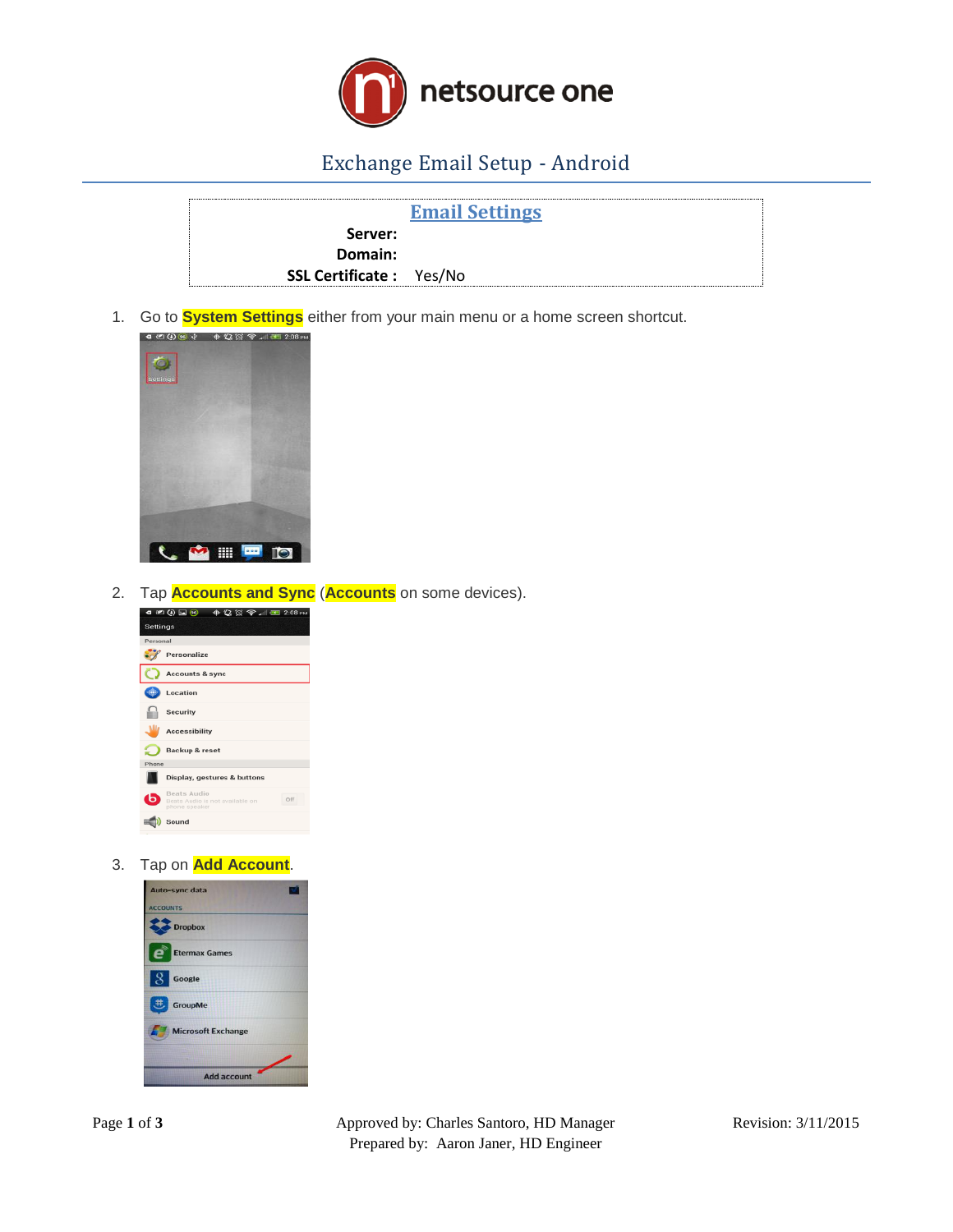4. Select **Microsoft Exchange** (**Exchange ActiveSync** on some devices).



5. Fill in your email address and password and tap **Manual Setup**.



6. Your Android device will search for your Exchange Server. You may be prompted to enter the **Server**, **Domain**, and **Username**. Refer to your **Email Settings** at the beginning of this document.